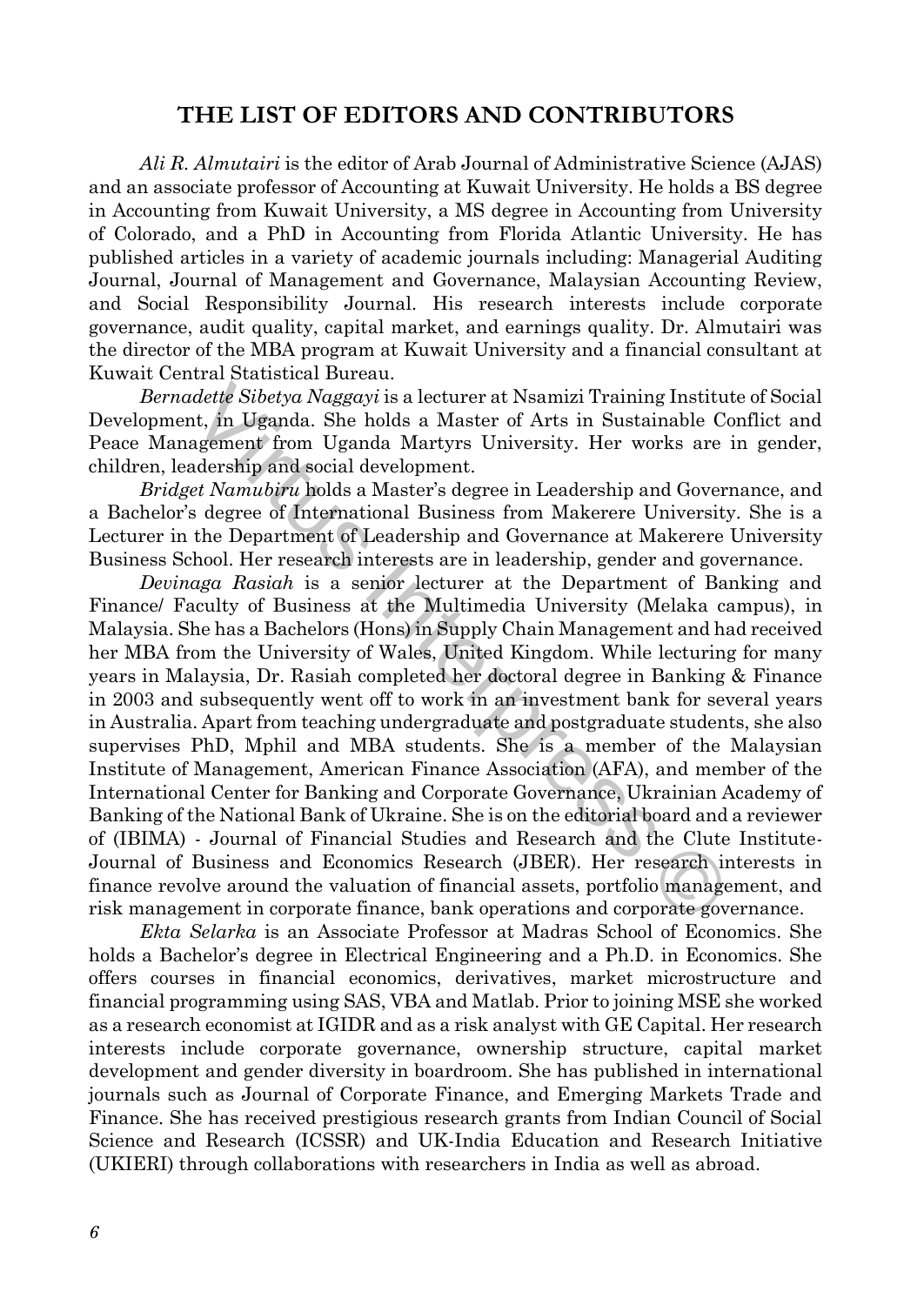*Harit Satt is* an associate professor of finance and accounting, School of business administration at Al Akhawayn University in Ifrane, Morocco. Dr. Satt's research interests include corporate finance, corporate governance, Islamic finance and earnings management. Harit is a member of editorial boards of various journals and has several publications well-recognized international venues.

*Jackie Young* as a Professor supervises postgraduate students of the College of Economic and Management Sciences of the University of South Africa in the field of risk management and corporate governance. Prof. Young authored a book on operational risk management, published various research articles and participated as a speaker at international conferences. His fields of interest are operational risk management, corporate governance, roles and responsibilities for managing operational risk in a banking environment, challenges facing banks to be Basel compliant for operational risk, corporate governance and risk management: a South African perspective, the use of KRI's by banks as an operational risk management tool etc. He is a fellow of the Institute of Operational Risk Management.

*Johan van Huyssteen* lectures at the College of Economic and Management Sciences of the University of South Africa in the field of risk management and risk financing. Research in these focus areas were published in journals such as Corporate Ownership and Control.

*Joshua Mugambwa* is a PhD researcher at Makerere University in Uganda. He holds a Master's Degree in Governance and Development (University of Antwerp, Belgium) and a Master's Degree in Management Studies (Uganda Management Institute, Uganda). Prior to that, he obtained a Postgraduate Diploma in Education, a Postgraduate Diploma in Management and a Bachelor of Industrial and Fine Art. He has been a Lecturer at Makerere University Business School for over ten years. His professional and research interests include Gender, Public policy, Leadership, Governance and Development.

for operational risk, corporate governance and risk manageme<br>respective, the use of KRI's by banks as an operational risk m<br> $\alpha$  is a fellow of the Institute of Operational Risk Management.<br>In the University of South Afri *Jože Damijan* is a Full Professor at the Faculty of Economics, University of Ljubljana, Senior Research Fellow at the Institute for Economic Research, Ljubljana and at VIVES, Centre for Regional Economic Policy at the University of Leuven, Belgium. Since 2016, he is visiting professor at the Department of Economics, University of Leuven in Belgium. He has been a former Minister for Growth, Government of the Republic of Slovenia, and President of the Economic Reforms Committee to the Slovenian Government. He has numerous publications on corporate governance, foreign direct investment and firm performance in the European transition countries.

*Karen Watkins* is Academic Director for the GEMFM Mexico Program (at IESDE School of Management). Prof. Watkins is affiliated to the Economics Intelligence Research Center (CIIE-UPAEP), and teaches bachelor and postgraduate economics and finance at UPAEP, Mexico. She has promoted twenty-five theses in The Netherlands, Curaçao, and Mexico — one of them awarded by IMEF-Deloitte. Karen Watkins is member of the Mexican National Research System (SNI, level II), the EURO Working Group on Financial Modelling, the International Family Research Academy, the International Corporate Governance Society, the Corporate Governance Experts Global Repository, and she is part of the international staff at the Corporate Governance Center (Pontificia Universidad Catolica de Chile). Her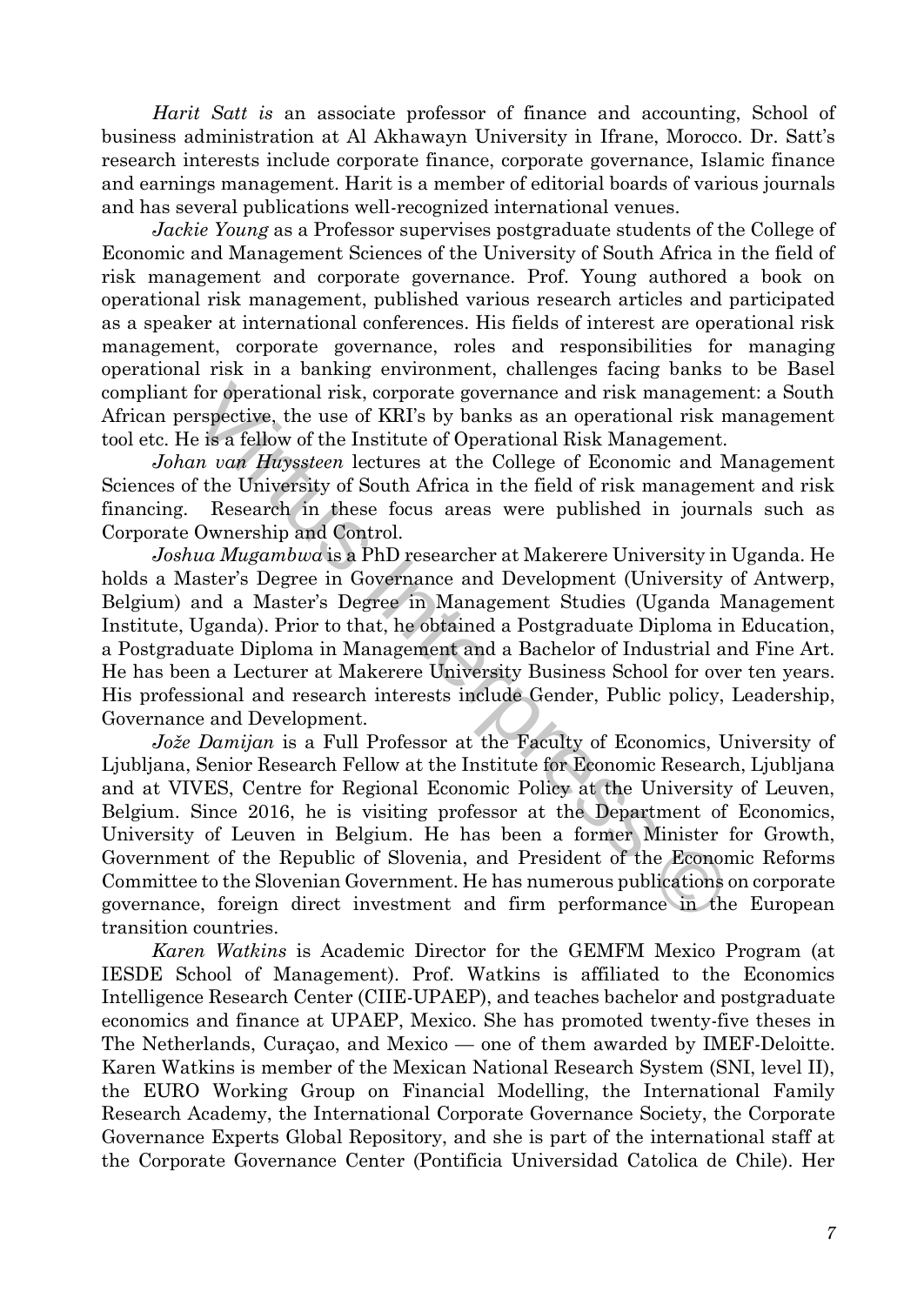research interests are Corporate Governance, Family Businesses, and Financial Crises. She has published around thirty articles in journals such as the International Journal of Corporate Governance, The European Journal of Family Business, Corporate Board: Role, Duties, & Composition, Frontiers in Finance and Economics, Ensayos Revista de Economia, and El Trimestre Economico. Dr. Watkins is the author of three books, one published by ERIM and entitled Macroeconomic Crisis and Firm Performance. She has received several awards, including Best Paper Awards from Ensayos Revista de Economia and The European Journal of Family Business. In 2015 she also received the Adalberto Viesca Sada award for her research on Latin American family firms. Fluent in Spanish and English, she has been called upon as a consultant for different organizations and frequently interacts with the media.

of Manchester in 2004, and since then he held academic po<br>Iniversity; Stirling University, Manchester University, and A<br>before joining the University of Portsmouth as a Professor of A<br>ald Management in August 2016. He has *Khaled Hussainey* completed his PhD in Accounting and Finance at the University of Manchester in 2004, and since then he held academic positions at Plymouth University; Stirling University, Manchester University, and Ain Shams University, before joining the University of Portsmouth as a Professor of Accounting and Financial Management in August 2016. He has published more than 70-refereed papers in academic journals and international conferences proceedings. His research provides a cohesive and major contribution to corporate reporting and corporate finance literature. He has been awarded the prestigious 2007 Best Paper Award of the British Accounting Review & the prestigious 2012 Best Paper Award of the Journal of Risk Finance. He is currently a Co-Editor-in-Chief of Journal of Financial Reporting and Accounting; an Associate Editor for Journal of Applied Accounting Research and International Journal of Accounting, Auditing and Performance Evaluation.

*Kwee Pheng Lim is a Senior* Lecturer in the Faulty of Business at the Multimedia University (Malaysia) where she teaches in the fields of taxation, financial and management accounting, professional ethics and corporate governance. Dr. Kwee Pheng's research fields is in corporate governance, and has published in several international journals such as Journal of Intellectual Capital; Corporate Ownership and Control; and, a number of proceedings of international conferences.

*Majdi A. Quttainah* earned his PhD degree in Management from Rensselaer Polytechnic Institute, Lally School of Management & Technology (USA). He earned his MBA degree with merits from the Business School & Entrepreneurship at Newcastle University (UK), and his Bachelor degree in International Business from the American International University in London (UK). Dr. Quttainah is an assistant professor and soon will be an associate professor of management in the College of Business Administration at Kuwait University and works on consultation and training projects as a freelancer. His research and teaching interests are corporate governance; the three levels of strategies, specifically corporate strategy, international management, and business, entrepreneurship & small business, and organizational change & development.

*Meltem Gurunlu* is an Assistant Professor of Finance at the Department of International Trade & Finance in Istanbul Arel University, Turkey. She has received her PhD degree in Accounting & Finance from Marmara University in Istanbul in 2008. Between 2011 and 2012, she worked at the Uni-East Project funded by Unicredit as a Post-Doc researcher at the Universiry of Turin. Her research interests